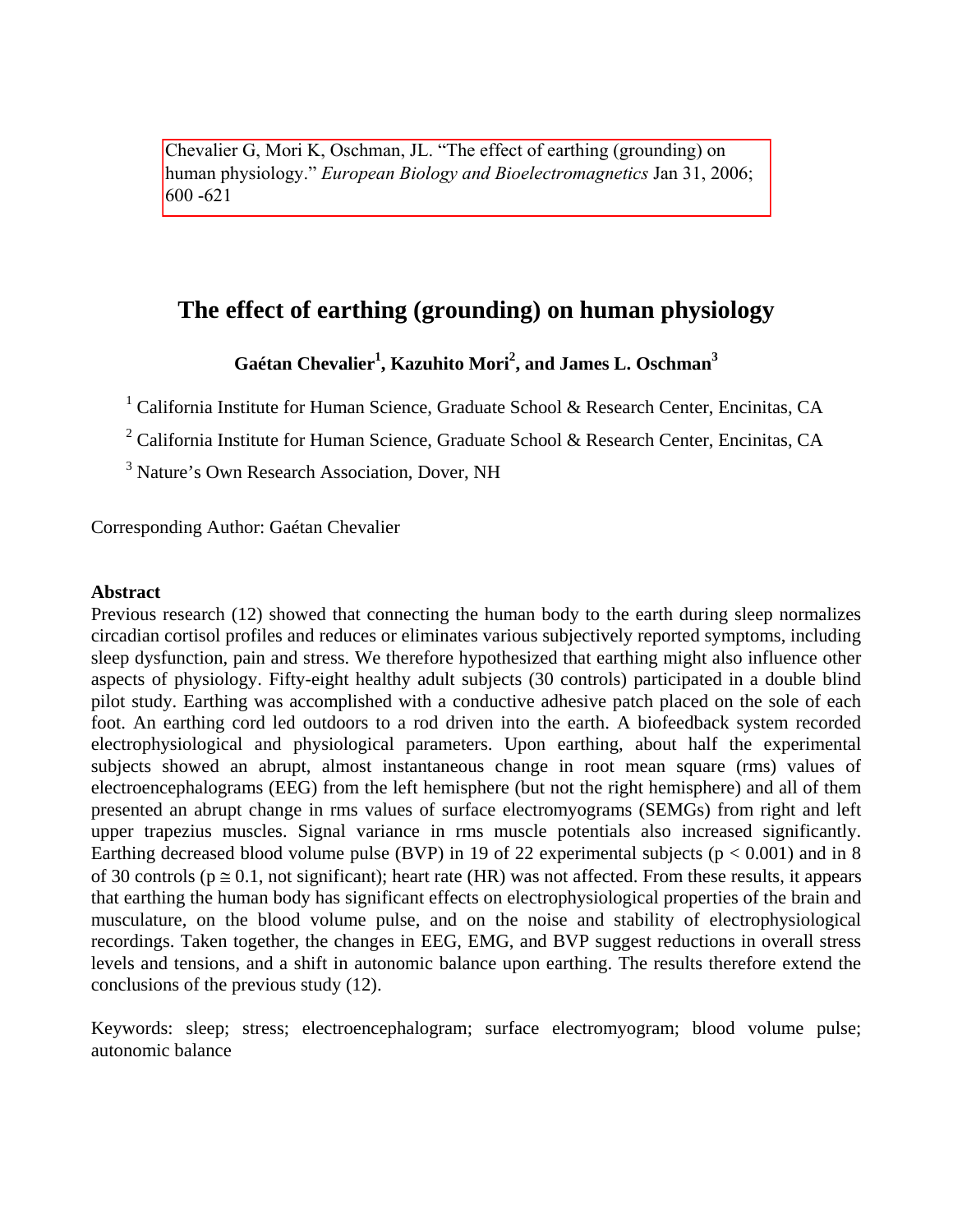#### **Introduction**

Until a few generations ago, most humans walked and slept in direct contact with the surface of the earth. Our modern life style involves wearing insulating shoes and sleeping in buildings that electrically isolate the body from the ground plane. While some people intuitively sense that they feel better when they walk or even sleep directly on the earth (as on a camping trip), most of the population is more or less permanently isolated from the earth's electrical influences.

The earth's surface is electrically conductive and is maintained at a negative potential by a global electrical circuit. This circuit has three main generators: the solar wind entering the magnetosphere; the ionospheric wind; and thunderstorms (35). An estimated 1000 to 2000 thunderstorms are continually active around the globe, emitting thousands of lightening strikes per minute. This creates a constant current of thousands of amperes transferring positive charge to the upper atmosphere and negative charge to the surface of the earth. The earth's surface is therefore an abundant source of free electrons (11).

When humans are in direct contact with the earth (barefoot), free electrons are conducted onto the skin surface and into the body via the mucus membranes of the digestive and respiratory systems. The body is thereby maintained at the same electrical potential as the earth (6,9). This has been the natural bioelectrical environment of the human body and of other organisms throughout most of evolutionary history. We refer to this condition as "earthing" to distinguish it from the equipment "grounding" commonly used to protect consumers from electrical shock when appliances have a short circuit.

When standing outdoors, the unearthed body (wearing shoes with insulating soles) equilibrates with the potential of the atmosphere, which is electrically positive in normal weather conditions. When one is standing or sleeping inside a building, the unearthed body becomes electrified by ambient electric and electromagnetic fields. Connecting such person to the earth immediately reduces this electrification. In the previous study (12), body voltages in 12 subjects decreased from an average of 3.27 volts (V) unearthed to an average of 0.007 V upon earthing. This is on average a 467-fold decrease in voltage, attendant with regularization of cortisol profiles and reduction in sleep dysfunction, pain and stress (12). In view of the electrical nature of the intervention used in that study (i.e., connecting the human body to a natural source of electrons during sleep) we hypothesized that earthing might also affect electrical and physiological properties of the body, and might also influence the electrophysiological measuring process itself.

The parameters chosen for this study included EEG, which records changes in the dynamics of large neuronal populations in the cortex (34). EEG is rapidly sensitive to environmental stimuli (32), and it will be seen that earthing caused virtually instantaneous changes in signals recorded from the left hemisphere.

We also studied SEMG, a sensitive measure of the activity of underlying muscles and resting muscle tension (4,20,28).

Finally, we studied HR and BVP. The latter parameter is a relative measure of peripheral blood flow, and has been related to sympathetic/parasympathetic balance (5).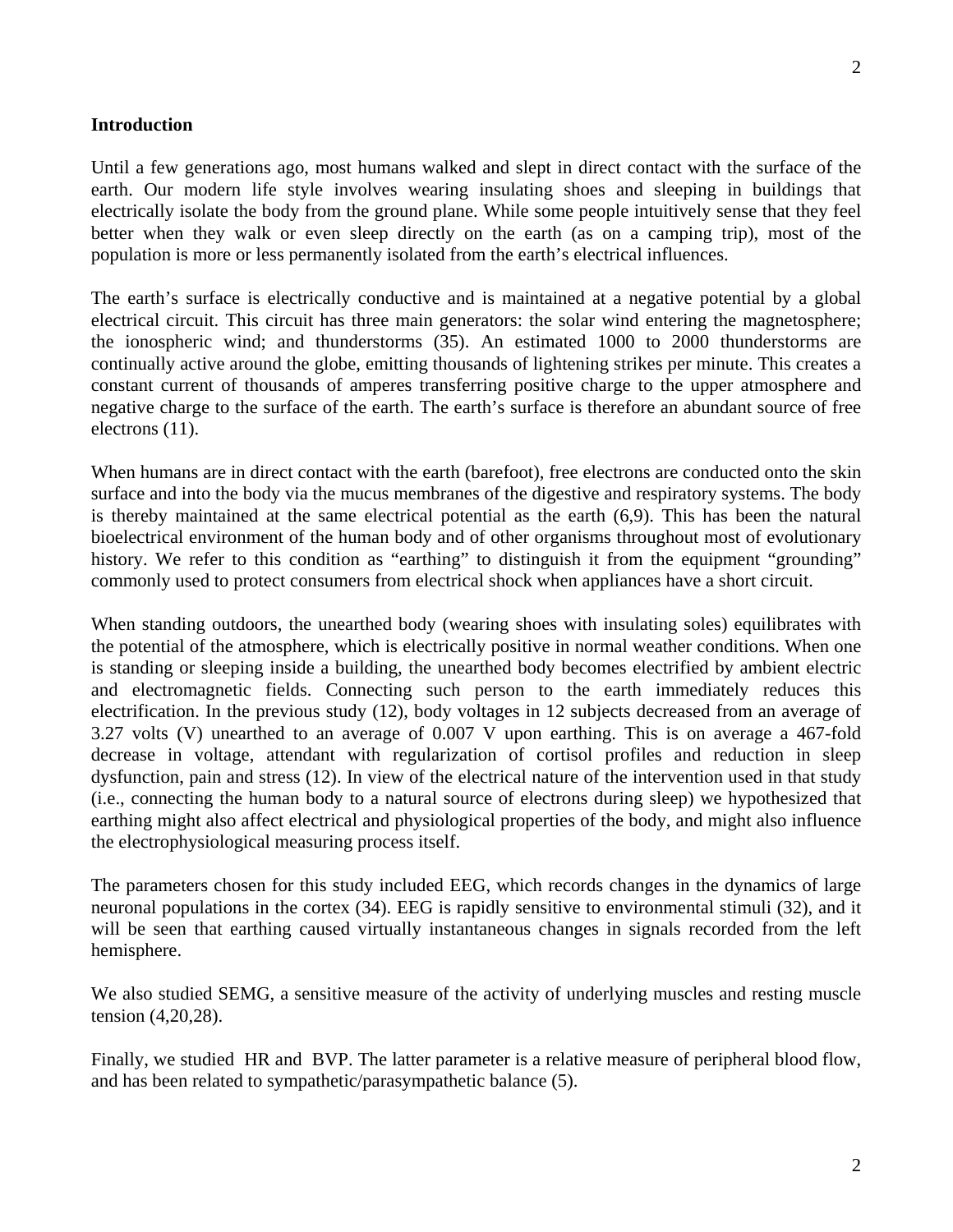#### **Materials and Methods**

The protocol and informed consent form were approved by an Institutional Review Board, the Biomedical Research Institute of America, San Diego, CA. Informed consent was obtained from all subjects in the study.

### *Subjects*

Exclusion criteria were: below the age of 18 or above 75; pregnancy; taking pain, anti-inflammatory medication, sedatives or prescription sleeping medication (less than 5 days prior to testing); taking psychotropic drugs or diagnosed with mental disorder; recent surgery (less than 1 year); documented life threatening disease (such as cancer, AIDS, etc.); consumption of alcohol within 48 hours of participation; use of recreational drugs. The health status of prospective subjects was ascertained using the Past Medical Inventory (PMI) questionnaire. The PMI is designed to provide information not only on major medical issues but also on past surgeries, injuries or accidents, major mental problems and medication.

Of 65 subjects selected and tested, 58 (30 controls and 28 earthed subjects) had complete data sets. Twenty-two (22) earthed subjects had complete data sets suitable for statistical analysis. Basic information on subjects is summarized in Table 1.

| Subjects:       | <b>Females</b> Males |       | <b>Total</b> | <b>Mean Age</b> | <b>SD</b> |
|-----------------|----------------------|-------|--------------|-----------------|-----------|
| <b>Earthed</b>  | 19                   |       | 28           | 51.12           | 12.46     |
| Not earthed     | 21                   | Q     | 30           | 49.69           | 12.43     |
| <b>Total</b>    | 40                   | 18    | 58           |                 |           |
| <b>Mean Age</b> | 50.89                | 49.18 |              |                 |           |
| <b>SD</b>       | 12.66                | 11.92 |              |                 |           |

### **Table 1: Basic information on subjects**

Ratios of female to male subjects  $(F/M) = 2.22$ . The mean age and standard deviation for each gender were similar and were also similar between the earthed (experimental) and the not earthed (control) group.

### *Instrumentation*

The I-410 biofeedback system from J & J Engineering, Inc., Poulsbo, Washington, was utilized for this study. Parameters measured were: EEG, 2 channels, left and right frontal lobes (locations  $F_{p1}$  and  $F_{p2}$ ); surface EMG, 2 channels, left and right upper trapezius muscles; BVP (from a photoplethysmograph placed around a finger); and HR (from a photoplethysmograph placed around a finger).

The EEG and SEMG scales were monitored by the I-410 biofeedback system at a data acquisition speed of 1,024 data points per second and 12 bits resolution. The means and standard deviations of the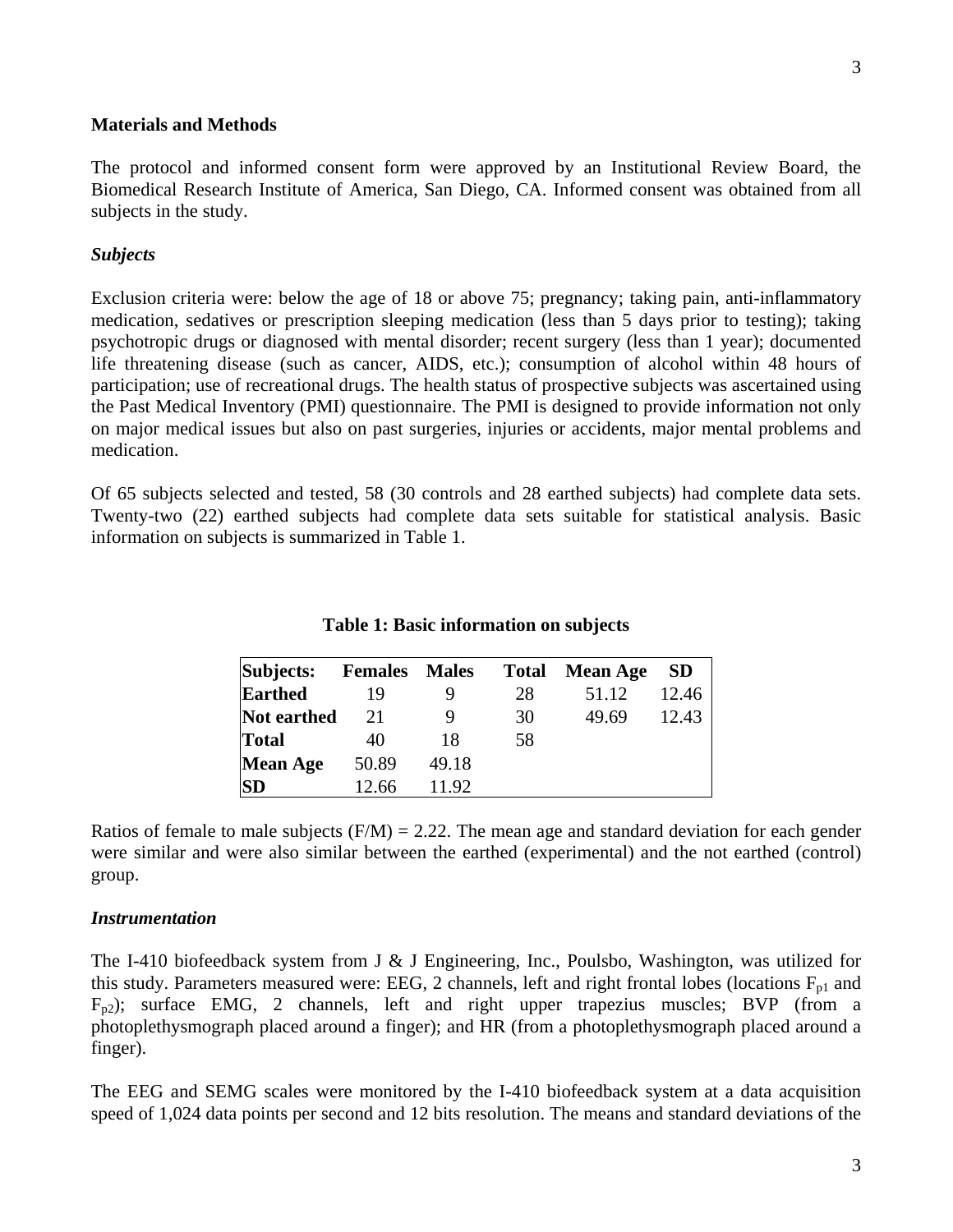4

rms voltage values of these data points were then calculated for every 10-second period and presented in a report automatically generated by the system. HR and BVP were processed by the system from the photoplethysmograph raw waveform using the instrument's software proprietary algorithms. The recording system includes an impedance test that can be performed before an experiment to ensure electrode impedance is within accepted standards.

### *Earthing Intervention*

Prior to measurement, subjects were seated in a comfortable reclining chair and a conductive adhesive patch was placed on the sole of each foot. Patches were connected to a ground cord that attached to a dedicated ground rod driven into the earth outdoors. A switch placed about 4 feet from the subject completed or interrupted the earthing connection for experimental and control subjects respectively. The ground cord also had a fuse that was replaced by a plastic object for control subjects. Experimental subjects were exposed to 28 minutes in the unearthed condition followed by 28 minutes with the earthing wire connected. Controls were unearthed for 56 minutes. Subject participation (experimental vs. control) was determined randomly by an assistant before subjects' arrival. This assistant was the only person knowing into which group (experimental vs. control) each subject was placed and he was in charge of secretly changing the fuse before the arrival of each subject. An experimenter (Mori) was in charge of flipping the switch at the appropriate time (after 28 minutes of relaxation) regardless of the subject's assigned group. Records of each subject's group assignment remained confidential until all data were recorded. Subjects were tested one at a time over a 14-day period. Each subject's participation, including time for electrode placement, lasted approximately 1 hour and 10 minutes. Subjects were asked to relax in the chair and to move their bodies as little as possible.

#### *Measurement Protocol*

PG-100 pre-gelled disposable electrodes (Stens Corporation, San Rafael, California) were used in the study. Prior to attaching the electrodes, the skin was thoroughly degreased with 95% alcohol. Two EEG electrodes were placed on the forehead, one above the left and one above the right frontal lobes at regions referred to as  $F_{p1}$  and  $F_{p2}$  in the international 10-20 system of electrode placement (8). Ground and reference electrodes were placed according to the same standard protocol. To measure surface EMG, two electrodes were placed laterally 2 centimeters (cm) apart on the skin above the left upper trapezius muscle, the medial electrode being placed 2.5 cm lateral from the middle point (C7). Two other electrodes were placed on the skin above the right upper trapezius muscle in a manner mirroring the placement on the left upper trapezius muscle. BVP and HR were measured via a photoplethysmograph placed around the middle finger of the left hand (secured via a Velcro strap).

#### *Earthing wire effects*

There was concern that the earthing patch and the wire attached to it could act as an antenna for stray electrical fields, particularly when the lead was disconnected from the earth during the control periods in the study. There was also concern that the electric wiring of the room could induce body voltages. To avoid these problems, care was taken to choose a room with modern well-grounded electrical outlets (all wiring was clad in grounded electrical conduit). Absence of induced body voltages, such as from the 60 Hz wiring, was confirmed by using a voltmeter with a separate dedicated grounding system (a rod driven into the earth, identical to the body earthing system). The voltmeter had a large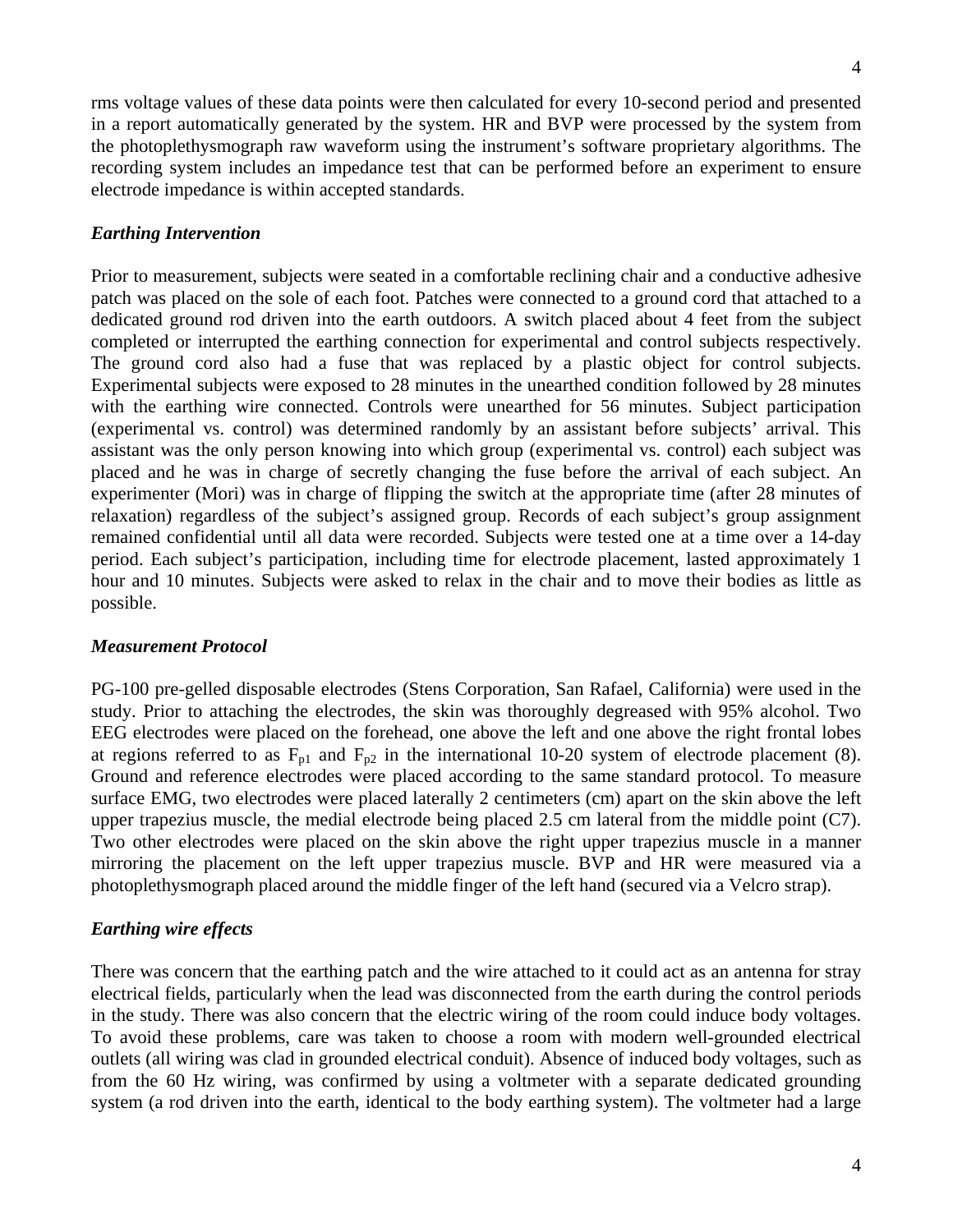(approximately ½ inch diameter) metal contact attached to the ungrounded terminal. Subjects were asked to place their thumb on this contact to measure induced body voltage with respect to the earth. The meter had an accuracy of about 0.3 %, and readings on the body were typically less than 5 millivolts (mV). Thus the subjects, patches, and wires did not have appreciable induced body voltages that could interfere with the electrophysiological measurements.

# *Data Analysis*

Subjects were recorded for a total of 56 minutes; the data sets for statistical analyses of pre- and postearthing EEG recordings were taken from the last 14-minute period before earthing and the first 14 minute period after earthing, respectively. Hence there was a 14-minute period for the EEG signals to stabilize prior to the period that was analyzed. The I-410 system automatically separated the EEG signal into 6 scales: Beta, Alpha, Theta, Delta, Theta/Beta ratio, and Delta/Beta ratio. The statistical methods used in this study were Student's t-test, F-test of differences between variances, Chi Square and Pearson Product Moment Correlation.

# **Results**

# *EEG*

As mentioned earlier, EEG recordings were taken for both left and right hemispheres at points  $F_{p1}$  (left hemisphere) and  $F_{p2}$  (right hemisphere) in the international 10-20 system of electrode placement. Inspection of rms EEG recordings showed an abrupt change (decrease or increase) at earthing time in the left hemisphere for a number of subjects but no change was visible in any recording of the right hemisphere (see Figure 1 for examples of recording displays). Consequently, it was decided to test if the changes observed in left hemisphere recordings were statistically significant. The results for 22 earthed subjects are presented in Table 2. Only the data of 22 experimental subjects were used because the data of the 6 others were not complete enough due to instrumental error.

| Parameter    |      |      | pre-test  |      | post-test | change  | t-test      | probability |
|--------------|------|------|-----------|------|-----------|---------|-------------|-------------|
|              |      | M    | <b>SD</b> | M    | <b>SD</b> |         | $df^* = 20$ | (two tails) |
| <b>B</b> eta | left | 1.98 | 1.77      | 0.61 | 0.50      | $-1.37$ | 1.86        | 0.10        |
| Alpha left   |      | 3.44 | 1.54      | 3.00 | 1.32      | $-0.44$ | 1.09        | $ns**$      |
| Theta left   |      | 3.24 | 8.7       | 3.03 | 0.94      | $-0.21$ | 0.89        | ns          |
| Delta left   |      | 3.98 | 1.74      | 3.54 | 1.95      | $-0.44$ | 1.01        | ns          |
| T/B          | left | 2.07 | 0.56      | 2.04 | 0.78      | $-0.03$ | 0.13        | ns          |
| D/B          | left | 2.45 | 1.32      | 2.35 | 1.39      | $-0.10$ | 0.39        | ns          |

| Table 2: t-tests results for rms EEG recordings of 22 earthed subjects (left hemisphere) |  |  |
|------------------------------------------------------------------------------------------|--|--|
|                                                                                          |  |  |

 $* df = degrees of freedom$   $**$  ns = not significant

As shown in Table 2, on all scales the earthed subjects tended to show a decrease in mean rms values pre- and post-earthing, although no statistical significance was reached (Beta left just failed to reach significance with  $p < 0.10$ ). However, inspection of rms data recordings of experimental subjects clearly shows an abrupt change for many of these subjects at the time of earthing, and this change continued throughout the earthing period. However the changes were increases or decreases and it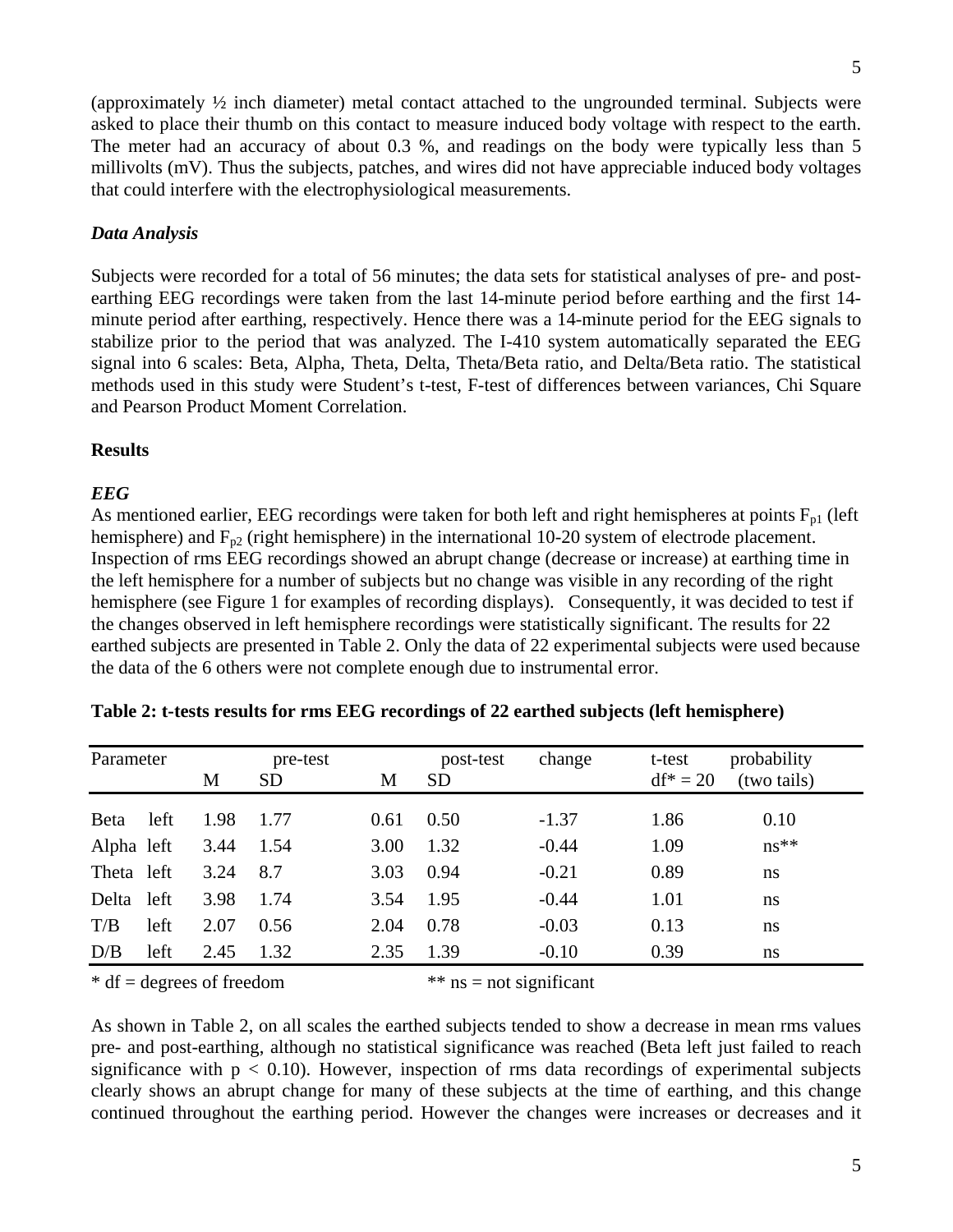seemed as though there was a wash-out or cancelling effect in the results shown in Table 2 when both increases and decreases were pooled in the same statistical analysis. To see if this was correct, preand post-earthing data were compared using a t-test for correlated samples of the absolute rms values of the changes. Statistical significance was found at the 0.001 level of confidence for Beta left, Alpha left, Theta left and Delta/Beta (D/B) left and at the 0.004 level of confidence for Delta left and Theta/Beta (T/B) left (see Table 3).

| Parameter    |      |      | pre-test  |      | post-test | change  | t-test    | probability |
|--------------|------|------|-----------|------|-----------|---------|-----------|-------------|
|              |      | М    | <b>SD</b> | M    | <b>SD</b> |         | $df = 20$ | (two tails) |
| <b>B</b> eta | left | 2.07 | 0.57      | 1.73 | 0.43      | $-0.34$ | 5.07      | 0.001       |
| Alpha left   |      | 3.87 | 1.62      | 2.77 | 1.07      | $-1.10$ | 4.89      | 0.001       |
| Theta left   |      | 3.49 | 1.01      | 2.78 | 0.61      | $-0.71$ | 4.17      | 0.001       |
| Delta        | left | 4.23 | 1.95      | 3.09 | 1.55      | $-1.14$ | 3.61      | 0.004       |
| T/B          | left | 2.27 | 0.70      | 1.83 | 0.57      | $-0.44$ | 3.52      | 0.004       |
| D/B          | left | 2.75 | 1.35      | 2.06 | 1.26      | $-0.69$ | 4.10      | 0.001       |

**Table 3: t-test results of absolute changes for rms EEG recordings of 22 earthed subjects (left hemisphere)** 

As mentioned earlier the abrupt changes pre- and post-earthing occurred only in the left hemisphere rms signals. Figure 1 shows examples of two subjects from the experimental group (subjects 4 and 6). Each scale (Beta, Alpha, Theta, Delta) represents 56 minutes of recording: the first half of the scales are pre-earthing and the second half after earthing. Right hemisphere rms recordings are shown in blue; left hemisphere rms recordings are shown in red. The abrupt shift in the left hemisphere (red) is clearly seen exactly at the midpoint of these graphs, when the subjects were earthed (arrow). This shift continues throughout the intervention period. Little if any change occurs in the right hemisphere (blue). Similar graphs for control subjects showed no observable change in left or right hemisphere rms recordings.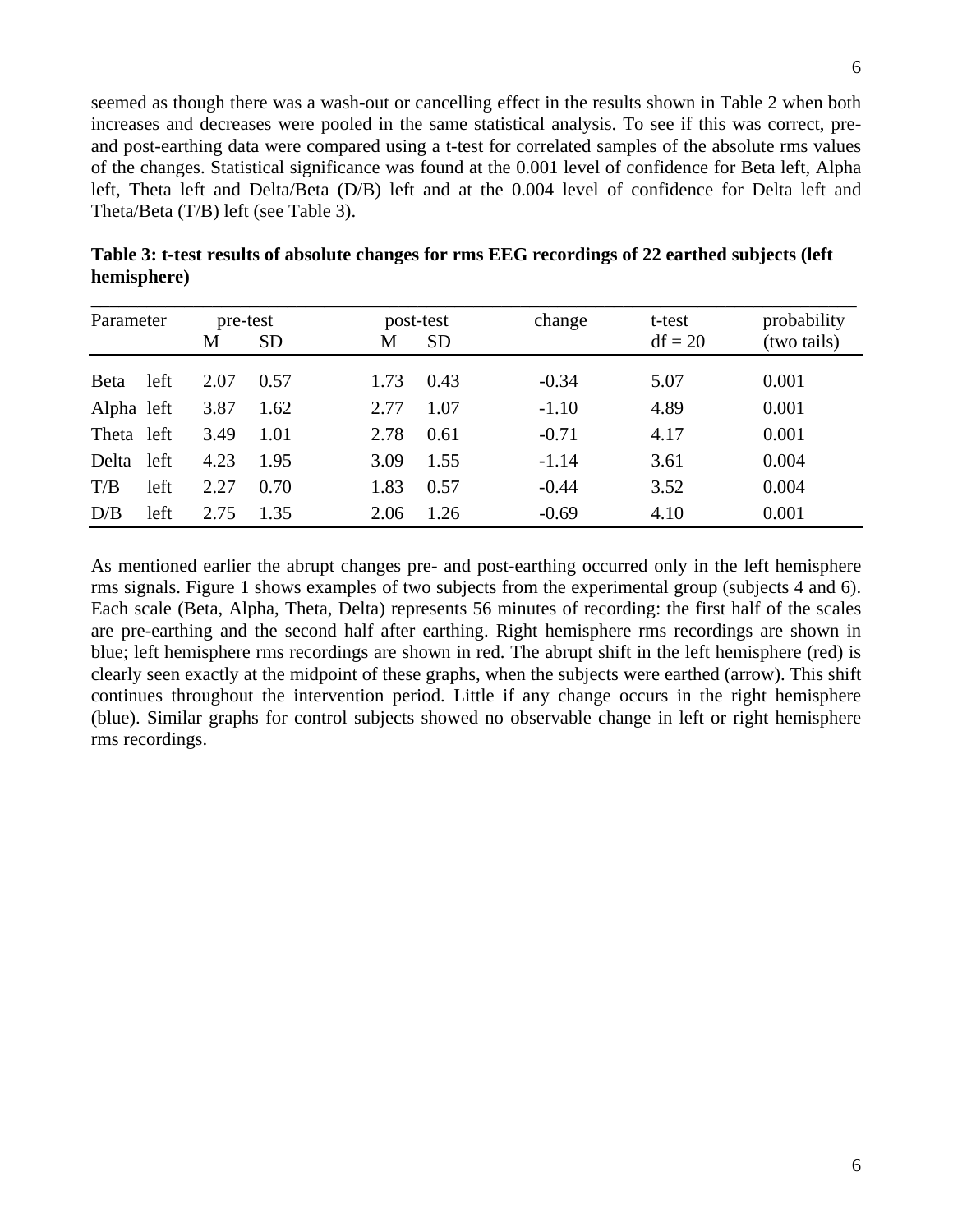

**Figure 1. EEG changes in left hemisphere rms recordings.** First 28 minutes pre-earthing; second 28-minutes after earthing (arrow shows when earthing intervention begins). An immediate and abrupt shift occurs in the left hemisphere (red) in one or more of the EEG scales (Beta, Alpha, Theta, Delta) when subjects are earthed; changes are maintained throughout the earthing period. The right hemisphere (blue) did not change.

During earthing, 12 out of 24 graphically analyzed earthed subjects showed a significant increase or decrease in one or more of the 4 EEG scales for the left hemisphere (Beta, Alpha, Theta, Delta). There is a relatively equal distribution of increases verses decreases in all scales, for the subjects in which change occurred (Table 4). For example, in 4 subjects both Beta left and Alpha left increased and in 5 subjects both Beta left and Alpha left decreased. In general changes were more dramatic and obvious for Beta left and Alpha left than Theta left and Delta left.

Table 4: Analysis of the abrupt changes in left hemisphere rms EEG recordings seen at earthing time in 4 scales (Beta, Alpha, Theta, and Delta) for 12 experimental subjects.

| <b>Subject ID:</b> | 23 | 2                        | 24 |                      | 4                        | 25                | 18 | 3 | 6                    | - | 8 | <b>Total</b> |
|--------------------|----|--------------------------|----|----------------------|--------------------------|-------------------|----|---|----------------------|---|---|--------------|
| <b>Beta Up</b>     |    |                          |    | $\blacktriangleleft$ | $\overline{\phantom{a}}$ | $\Delta$          |    |   |                      | ᄾ |   | 6            |
| <b>Beta Down</b>   |    | $\Lambda$                |    |                      |                          |                   |    |   |                      |   |   |              |
| Alpha Up           |    |                          |    |                      |                          |                   |    |   |                      |   |   |              |
| <b>Alpha Down</b>  |    |                          |    |                      |                          |                   |    |   |                      |   | へ |              |
| Theta Up           |    |                          |    |                      |                          | ᄾ                 |    |   |                      |   |   |              |
| <b>Theta Down</b>  |    |                          |    |                      |                          |                   |    |   | $\blacktriangleleft$ | ᄾ |   |              |
| Delta Up           |    | $\overline{\phantom{a}}$ |    | $\blacktriangleleft$ |                          | $\mathbf \Lambda$ |    |   |                      |   | ́ |              |
| <b>Delta Down</b>  |    |                          |    |                      |                          |                   |    |   |                      | ᄾ |   |              |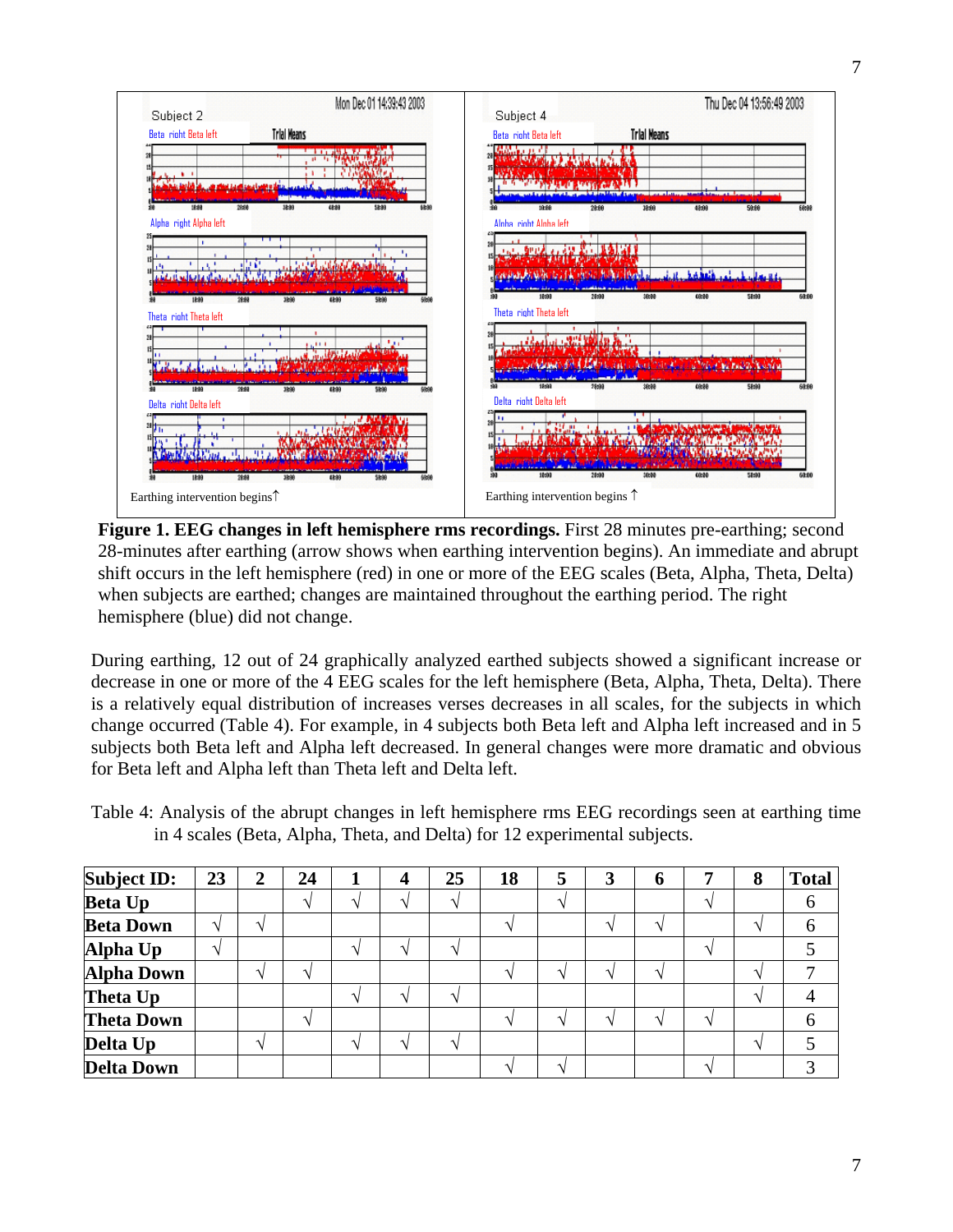### *SEMG*

T-test analyses of rms data (Table 5) revealed no significant difference for right or left SEMG pre- and post-earthing. However there was a significant change ( $p < 0.025$ ) for right rms SEMG when comparing after earthing results between experimental and control groups.

|                            |               |           |       |           |               |               |               |           |       |           | Earthed        |             |
|----------------------------|---------------|-----------|-------|-----------|---------------|---------------|---------------|-----------|-------|-----------|----------------|-------------|
|                            |               |           |       |           |               |               |               |           |       |           | VS.            |             |
| Subjects                   | Earthed       |           |       |           | Earthed       |               | Control       |           |       |           | Control        |             |
|                            |               |           |       |           | <b>Before</b> |               |               |           |       |           |                |             |
| Parameter                  | <b>Before</b> |           | After |           | vs. After     |               | <b>Before</b> |           | After |           | After          |             |
| Measured                   | Mean          | <b>SD</b> | Mean  | <b>SD</b> | $t$ -test $*$ | $p$ -level    | Mean          | <b>SD</b> | Mean  | <b>SD</b> | $t$ -test $**$ | $ p$ -level |
| Right                      |               |           |       |           |               |               |               |           |       |           |                |             |
| <b>SEMG</b>                | 32.2          | 44.4      | 43.4  | 64.9      | 1.7           | <sub>ns</sub> | 28.1          | 32.5      | 28.1  | 32.5      | 2.4            | 0.025       |
| Left                       |               |           |       |           |               |               |               |           |       |           |                |             |
| <b>SEMG</b>                | 34.9          | 61.7      | 36.5  | 48.6      | 0.3           | ns            | 17.6          | 15.7      | 17.6  | 15.7      | 0.8            | ns          |
| * $4f = 20$ , ** $4f = 40$ |               |           |       |           |               |               |               |           |       |           |                |             |

 $\det = 20$ ; \*\*df = 48

To understand the lack of significance for the pre- and post-earthing rms SEMG data, examine Figures 2a, 2b and 2c. These are composite graphs of rms data from 22 experimental subjects. Just as is the case with EEG data, only 22 experimental subjects were used because the data of the 6 others were not complete enough due to machine error. Also, in similarity with EEG data, visual inspection of rms recordings reveals abrupt and distinct changes when subjects are earthed; these changes continue throughout the earthing period; they were seen for every subject in the experimental group and were not observed in the control group. Again the changes are either dramatic increases or dramatic decreases. The increases and decreases cancel each other out in the statistical analysis.

As seen in Figure 2c, the amplitude of left rms SEMG for one subject (subject 5) was about 300 micro volts rms  $(\mu V)$ , dropping to 175  $\mu V$  rms after earthing, while all other subjects were in the approximately 0-70 μV rms range during the pre-earthing and intervention periods. This "outlier" contributed to the cancellation effect in the statistical analysis of the left rms SEMG data. After testing was completed, subject 5 (who also had high right rms SEMG values of about 100 μV rms before earthing and about 50  $\mu$ V rms after earthing) reported experiencing discomfort while seated in the recliner due to an old injury. This discomfort was the likely cause of this extreme amplitude range (and the "outlier" effect).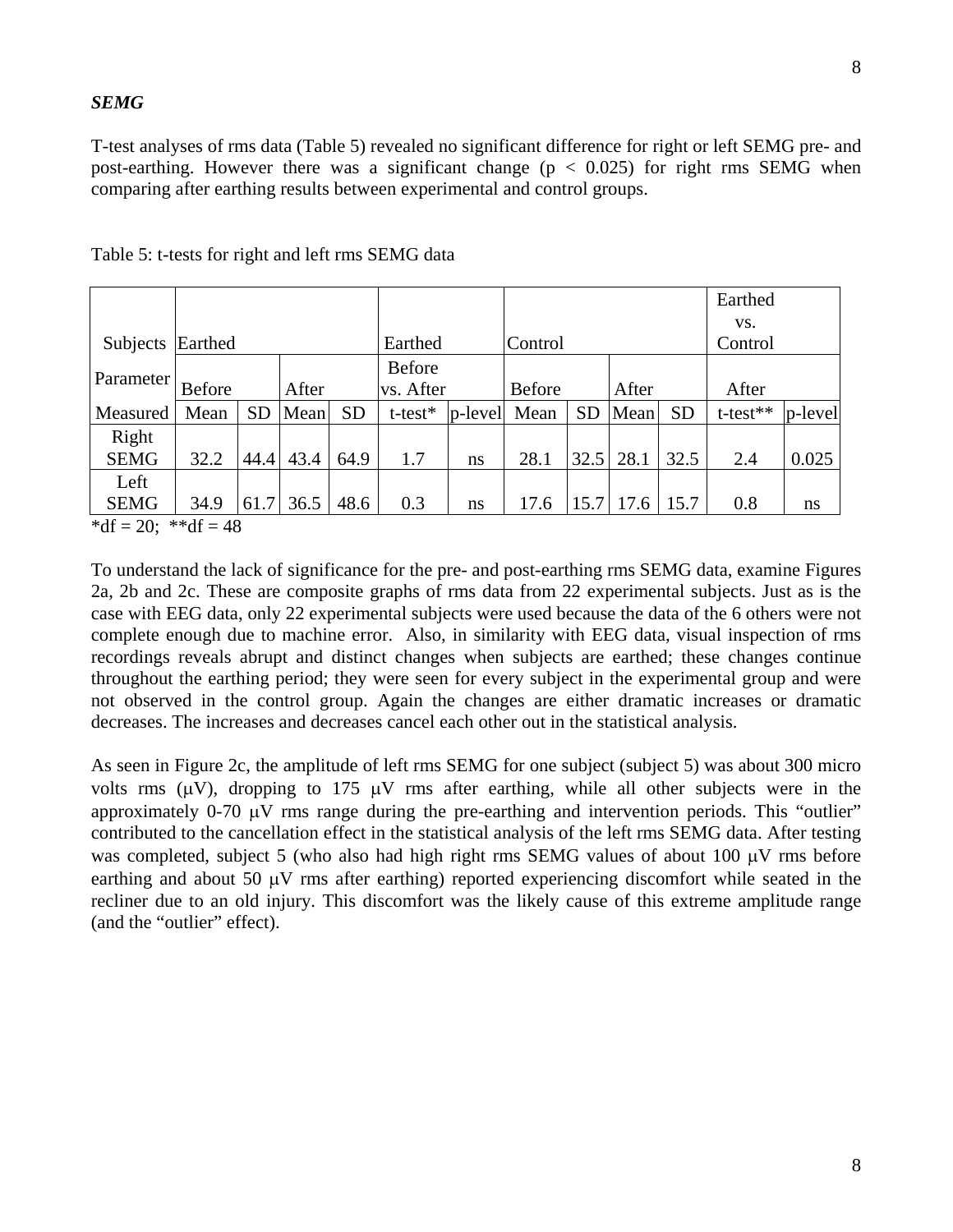

**Figure 2a.** Graph of right rms SEMG recordings of 22 experimental subjects. Note the abrupt change when earthing intervention begins for all the subjects (arrow).



2b. Graph of left rms SEMG recordings of 21 experimental subjects. One experimental subject (5) has been omitted for clarity (see figure 2c). Note the abrupt change when earthing intervention begins for all the subjects (arrow).

Figure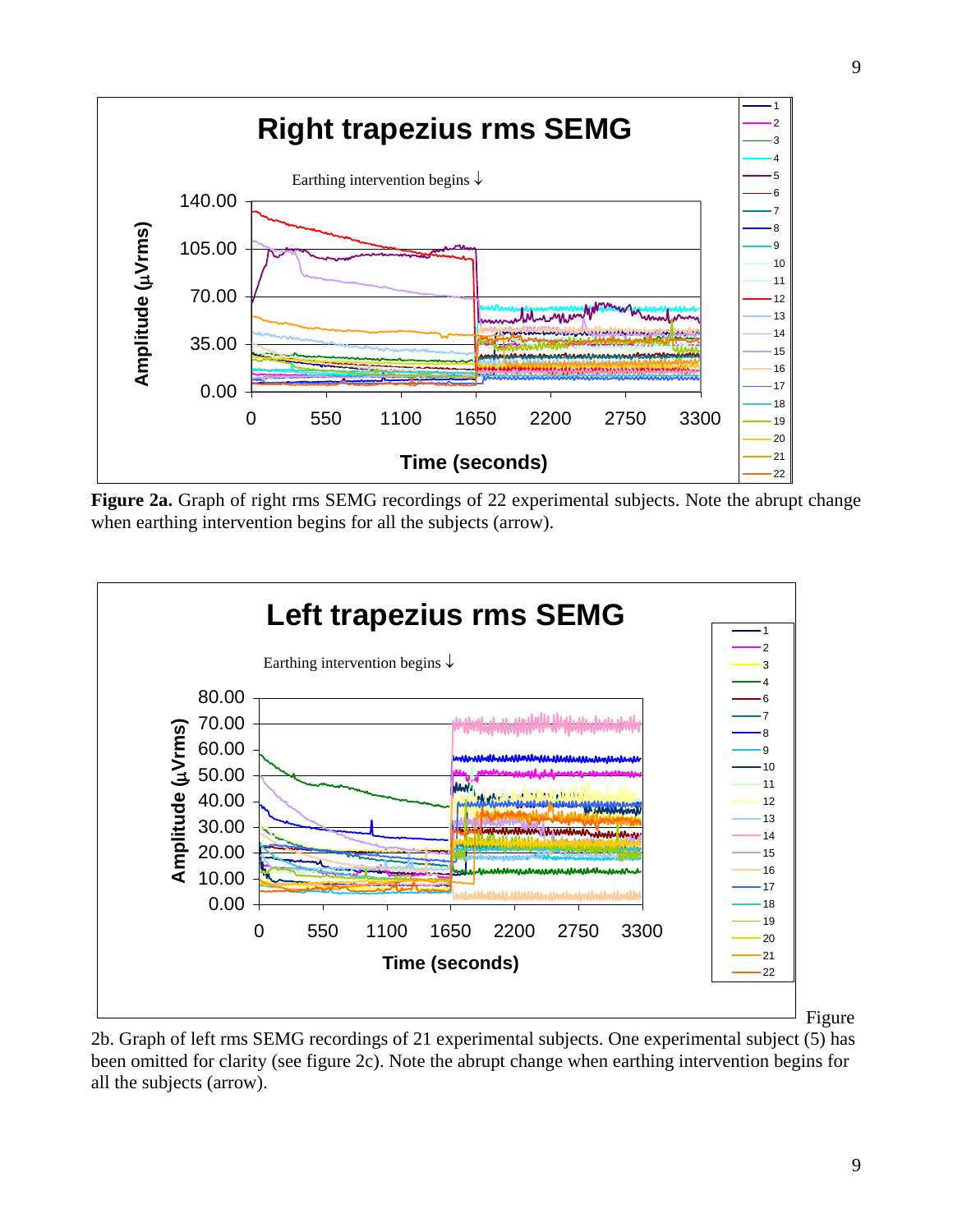

Figure 2c. Graph of left rms SEMG recordings of 22 experimental subjects. Note the abrupt change when earthing intervention begins for all the subjects (arrow). One subject (number 5) presents a drastic decrease while others show drastic increases. This situation canceled out in the statistical analysis, but the shift at the time of earthing is unmistakable.

When looking at absolute differences between pre- and post-earthing for the experimental group (Table 6), significant differences can be seen for right and left rms SEMG, with the most significant differences ( $p < 0.004$ ) seen for the left rms SEMG. In the unearthed control group, rms SEMG recordings did not change.

## **Table 6: t-tests for right and left rms SEMG recordings based on absolute differences**

| Parameter         |               |         |
|-------------------|---------------|---------|
| Measured          | $t$ -test $*$ | p-Level |
| <b>Right SEMG</b> | 2.4           | 0.03    |
| Left SEMG         | 3.6           | 0.004   |
| * $df = 20$       |               |         |

Figure 3 shows the increase in rms SEMG variance when subjects are earthed. A close look at this figure (examples of 4 subjects' left rms SEMG charts) reveals that this increased variance is due to the presence of low frequency oscillations (between 0.025 and 0.05 Hz). When comparing variances before and after earthing for 22 subjects it was found that the increased variance is highly statistically significant ( $p < 0.001$ ) for both right and left rms SEMG's.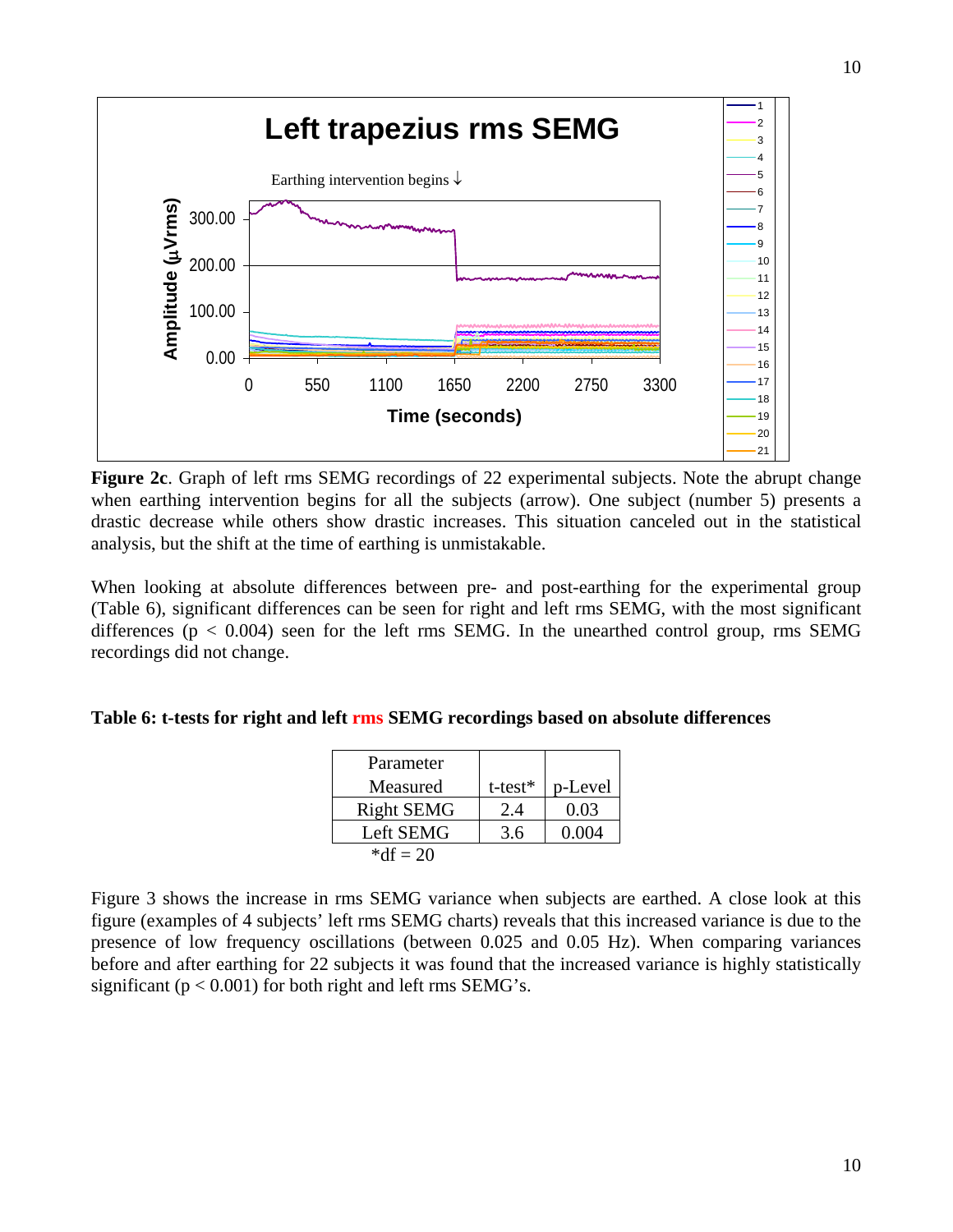

Figure 3. Details of left rms SEMG data for four experimental subjects shown in Figure 2. At the midway point subjects were earthed (arrow). Note the dramatic increase in rms voltage variances after earthing.

# *Heart Rate and BVP*

Earthing had no detectable effect on heart rate.

With regard to BVP, statistical analysis using t-tests on raw scores before and after earthing did not show any change. However, careful inspection of recordings showed that earthing decreased BVP in 86.4 % (19) of the 22 experimental subjects, and only in 32.0% (8) of the 25 control subjects with adequate data for analysis. As can be seen from Table 7, the number of earthed subjects for which the reading went up has a very low probability to be due to chance  $(p < 0.001)$  while the result obtained for the controls is within chance limits (and shows an opposite tendency compared to the earthed subjects).

|                       | <b>Controls</b> | $\frac{6}{6}$ | <b>Earthed</b> | $\frac{0}{0}$ |
|-----------------------|-----------------|---------------|----------------|---------------|
| Down:                 | 8               | 32.0%         | 19             | 86.4%         |
| Up:                   | 16              | 64.0%         | 3              | 13.6%         |
| <b>Stable:</b>        | 1               | 4.0%          | 0              | $0.0\%$       |
| <b>Total:</b>         | 25              | 100.0%        | 22             | 100.0%        |
| <b>Expected down:</b> | 12              | 50.0%         | 11             | 50.0%         |
| <b>Expected up:</b>   | 12              | 50.0%         | 11             | 50.0%         |
| Chi Square $p =$      | 0.1025          | n.s.          | 0.0006         |               |

 $n.s. = not significant$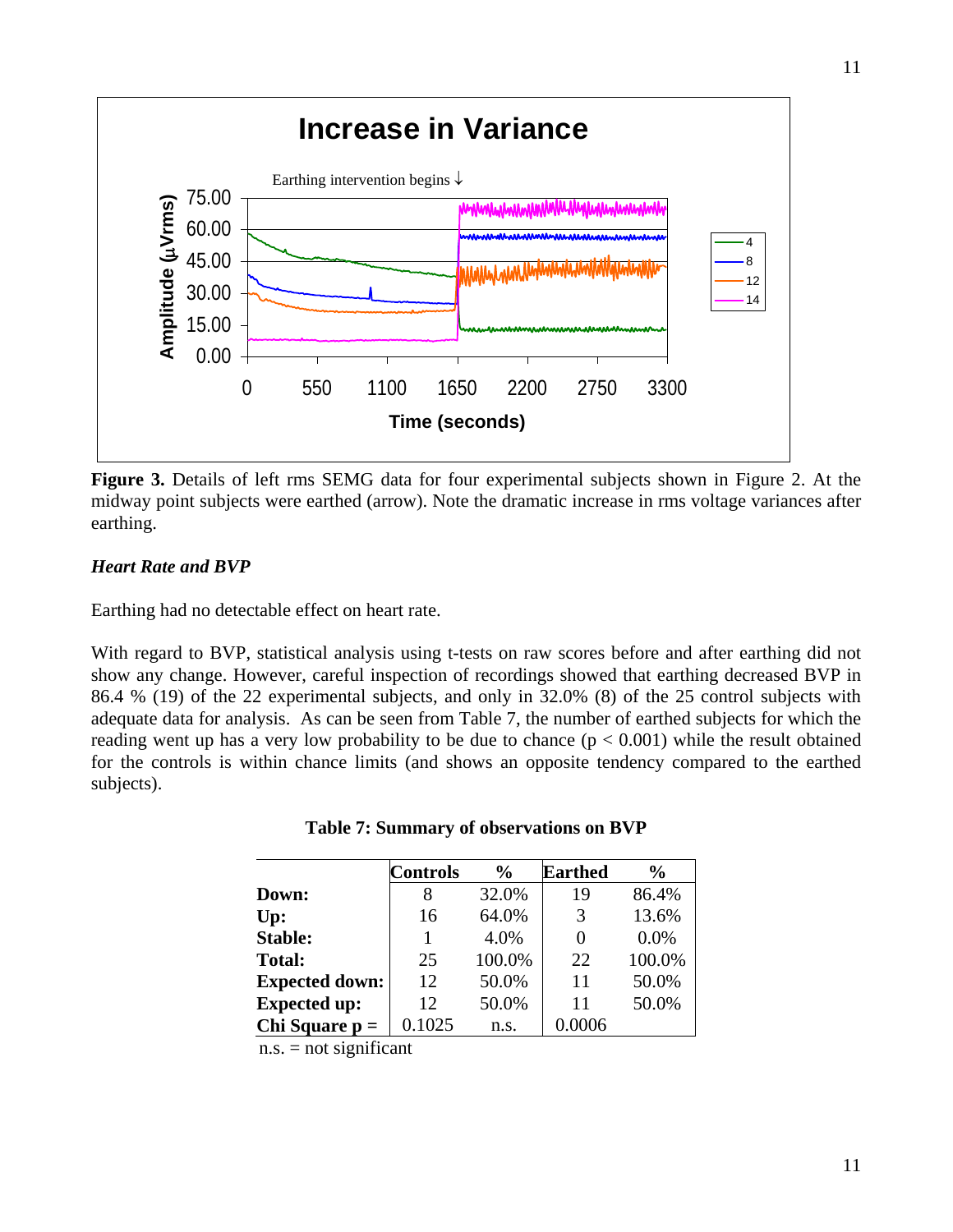## **DISCUSSION**

The principal discovery reported here is that electrically coupling the human body to the earth produces immediate and lasting changes in electrophysiological measures: the left hemisphere EEG and right and left trapezius EMG. These changes appear to take place in less than one second after earthing. At the same time, BVP, which is a direct physiological measure and not an electrophysiological measure, decreases steadily and significantly after earthing. Taken with the results of the previous study (12), which showed that earthing changes cortisol profiles and affects subjective reports of quality of sleep, pain, and stress, we begin to see a picture of systemic effects of earthing.

The validity of the results presented here depends on a number of methodological considerations. Care must always be taken to insure that the electrodes on the skin have low impedance and are not, themselves, generating signals. Ideally, the measuring equipment does not produce any voltage or current, and the system records only signals generated by the body. In this study a variety of precautions, mentioned in the Methods section, insured that the changes in the electrophysiological measures after earthing resulted from connecting the earth to the body, which was the purpose of the study. Importantly, the subjects were relaxed and were asked to avoid moving during the measurement period. The electrodes used in the study adhered firmly to the skin and in no case were electrodes loose at the end of the recording period.

The fact that BVP, which is not an electrophysiological measurement, changed at earthing time, just like EEG and SEMG, supports the validity of the electrophysiological measurements; they were not due to faulty electrode placements, changes in electrode impedance, noise, or other artifacts. The fact that there was an effect only on the left hemisphere EEG of earthed subjects rules out the possibility that this could be an SEMG artifact due to faulty electrode placement (e.g. the frontalis muscle SEMG activity being picked up by the electrode) because there would be no reason why the electrode placement would be wrong always on the left side of earthed subjects and never on controls (all electrodes were put in place by the same experimenter regardless of which group the subject was in, experimental or control). Chance occurrence would require that any SEMG artifact would happen on average 50% on the left side and 50% on the right side of the forehead and with equal frequency in each subject's group. Hence the conclusion that the measured changes on the left EEG resulted from the effects of earthing on the electrical activity taking place within the left frontal lobe of the brain, with some of the primary rhythms increasing and others decreasing in amplitude, depending on the subject.

EEG is sensitive to a continuum of states ranging from alertness to relaxation, hypnosis, and sleep (32). It is intriguing that the abrupt and clear-cut changes (both increases and decreases) in EEG parameters were seen only in the left hemisphere of the brain. The frontal lobes (the area of EEG electrode placement in this study) are thought to be responsible for abstract thinking, judgment, tactfulness and foresight (8). The left hemisphere is thought to be involved with ratiocinative processes, with thinking that is analytical, rational, logical, and discursive; the right hemisphere with intuitive processes, with synthesis and gestalts, with perceiving the whole, with music, art, and poetry (13). Previous research has indicated that the left hemisphere predominantly influences parasympathetic activities, while the right hemisphere regulates sympathetic activities (3,16). Hence the significant change we observed in absolute values of the EEG recordings for the left hemisphere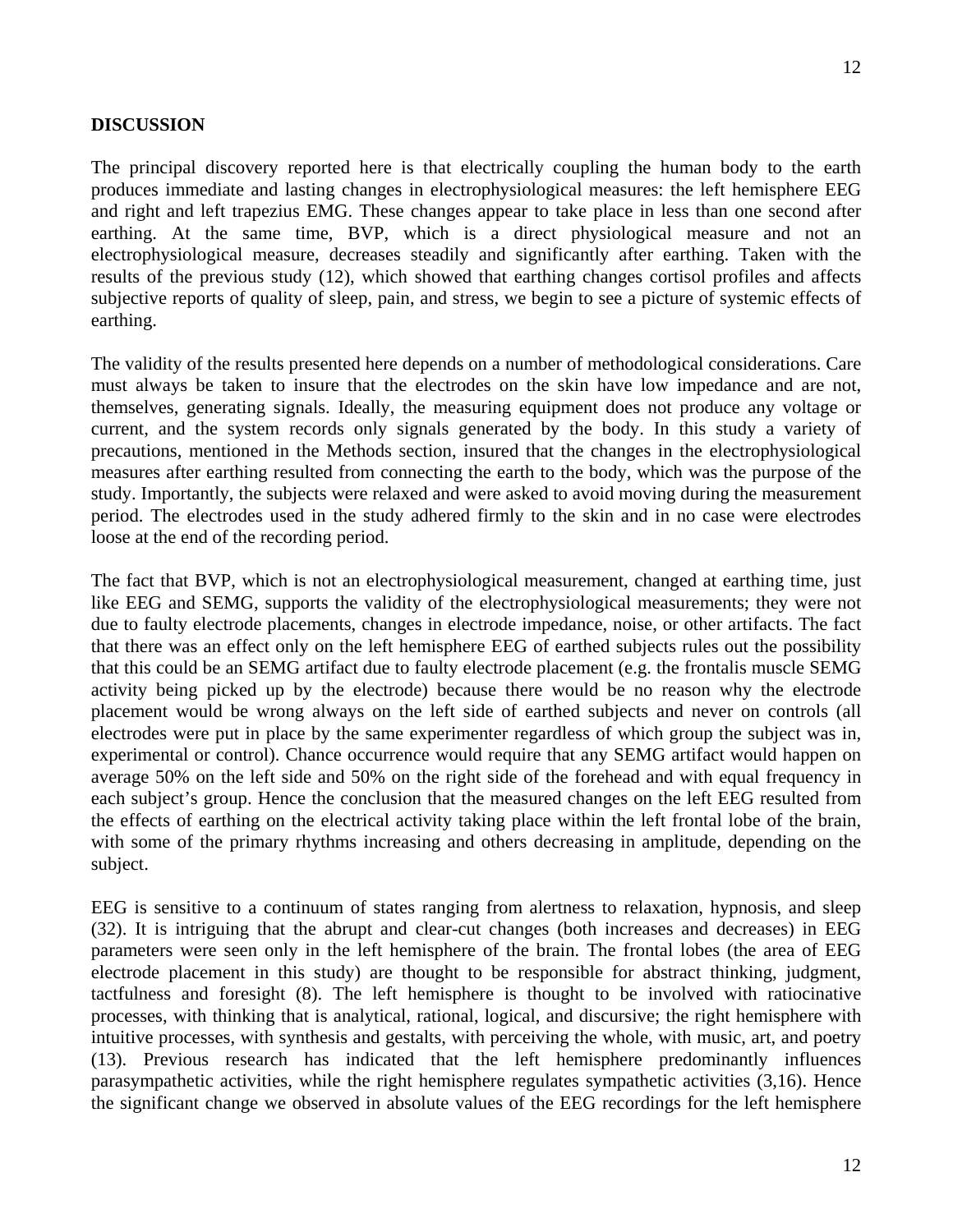(and not the right hemisphere) suggests that earthing may have influenced rational and parasympathetic aspects of brain functioning. The BVP results also support a shift in the direction of parasympathetic activation.

Abrupt and clear-cut changes occurred in the signals recorded with SEMG of the trapezius muscle for all 28 subjects who were earthed. Unlike the EEG findings, changes occurred in both sides (left and right trapezius). At the moment of earthing, we observed abrupt increases SEMG recordings in some subjects and abrupt decreases in others. Individuals with initially high SEMG readings (above 40 μV rms) generally decreased to the 20-50  $\mu$ V rms range when they were earthed. Those with low SEMG readings (below 30  $\mu$ V rms) generally increased to the 10-60  $\mu$ V rms range.

When considering these results it is important to realize that any randomly selected group of people will show variations in their stress levels and consequently will have different "set points" in the spectrum of sympathetic/parasympathetic balance, muscle tension, and related stress parameters. This was the case in the previous study of cortisol levels (12). Some subjects had elevated cortisol; others had depressed levels. Earthing "normalized" the study population by bringing the elevated cortisol levels down and the depressed levels up. The results of the present study also indicate a normalization or balancing process upon earthing.

SEMG measurements of the trapezius muscles are known to correlate with overall stress (30). In essence, SEMG evaluates the overall "tone" of the musculature, which is set by the gamma motor system (e.g. 24) and also by the hemispheric balance, as mentioned above. A subject's position in the "stress spectrum" will affect the way they respond to an intervention that normalizes physiological processes. The stressed or sympathetically "charged" individual will tend to relax; the person who tends toward excessive parasympathetic activation might be stimulated, and therefore display increased tension in their musculature.

We found empirically that the subject's body position is crucial to obtaining the results of this pilot research. When subjects are in a normal sitting position, the variance in SEMG signals does not occur. It seems therefore important that subjects are put in a relaxing position where they feel they can fall asleep without fearing injury. In fact we found that many of our subjects slept during this experiment.

It is logical that directly connecting the body to the earth through a dedicated ground rod would reduce the noise (non-biological signals) in electrophysiological recordings (2). Noise comes from both natural and man-made electromagnetic sources (26). Common sources of noise include wiring, appliances, cellular telephones, radio and TV stations, and so on.

Generally speaking, if a subject is not conductively connected to an AC voltage source (such as a power outlet) any AC voltage induced on the body occurs because of capacitive coupling between the source and the body. Capacitive coupling is the mechanism by which an electric field on one conductor acts across a poorly conducting medium (or dielectric), such as air, to influence charges on a nearby conductor. In essence, a wire carrying an AC voltage acts as one plate of a capacitor, with the conductive tissues and fluids of the human body acting as another plate. The human body is composed of a number of tissues and fluid spaces with finite electrical conductivity. The term, "cable properties," is used to describe the conductive aspects of elongated cells such as nerves and muscles (29), and sheets of cells called epithelia (25). AC fields induce voltages in body tissues even when no current is flowing in the AC circuit. The amount of this induced voltage depends on the source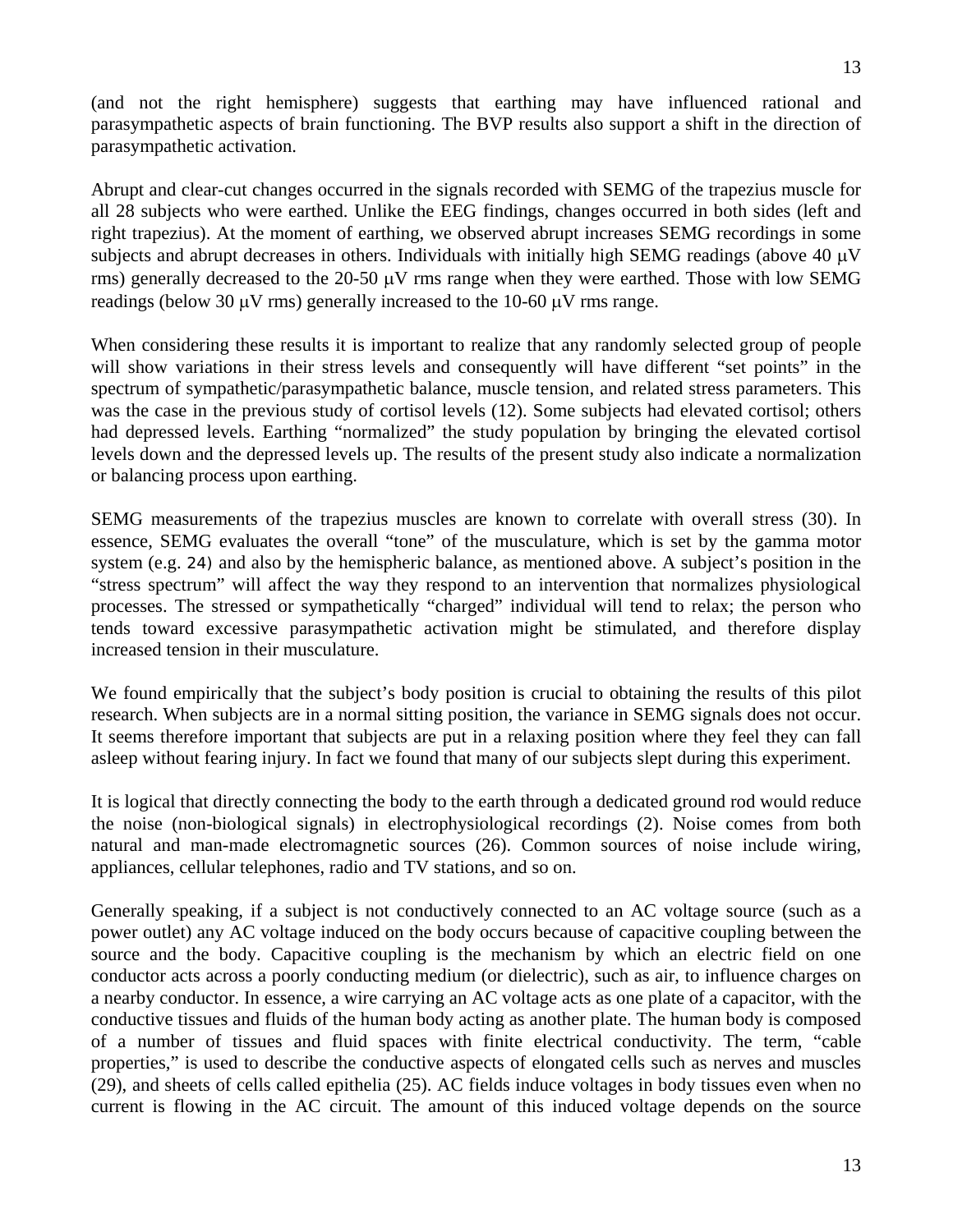voltage, the magnitude of the capacitive link between source and body and on the capacitive link between the body and the source's voltage reference, normally the potential of the earth. The degree of

capacitive coupling is highly dependent on the geometry of a particular situation (2). Electrification of the body from more distant and higher frequency sources of electromagnetic radiation takes place because the conductive tissues in the body act as antennas. As long as a person is in conductive contact with the earth, however, electrons can flow rapidly back and forth between the body and the earth with each AC cycle, as long as the spectral content is not of too high a frequency. The earth is a vast and stable source of electrons and is therefore a "source" and a "sink" that can essentially "swallow" noise-producing fields (17). Hence the earthed body is maintained at the same

potential as the ground plane, and any voltages (or noise) that might be induced from external sources are effectively cancelled. Using the earthing system described in the present study, Applewhite (2) has

documented this alternating flow between the body and the earth and *vice versa*.

The system used for earthing the human body must be distinguished from the grounding systems used in electrical wiring. Hence our use of the terms, "earthing" and "earthed" in this article refer to dedicated conductive systems between the body surface and an earthing rod that has been inserted directly into the earth. This connection is entirely separate from the so-called appliance or equipmentgrounding conductor in the mains, connected to the 3rd prong of a power outlet. The reason for this is that equipment-grounding conductors are seldom, if ever, true grounds. For example, there is considerable variation in wiring configurations where power lines enter buildings (the service entrance). Different countries specify different earthing configurations. A list of standards around the world has been published (22). In the US, older buildings, constructed prior to modern wiring codes, are notorious for having poorly configured or faulty equipment grounds; before 1972 there were no grounding terminals in electrical outlets. Moreover, grounding electrodes and connections can corrode over time, increasing the resistance between grounding conductors and the earth. Finally, grounding conductors commonly run parallel to electrified conductors, and measurable electrical fields are therefore coupled or induced into the grounding conductors. The third "grounding" terminal in electrical outlets may therefore measure several volts or more with respect to the earth. In the interest of safety, most electrical codes do not allow connection of human subjects to the equipment ground conductor in the mains.

Bioelectrical measuring devices commonly have a "floating" ground that is required to be separate from the chassis or instrument ground. Voltages detected on the surface of the body are therefore recorded with respect to this floating ground, and never with respect to the grounding conductor in the mains. This floating ground itself is normally connected to the human body (to a bony structure or an ear lobe-a region of the body where no bioelectrical potentials can be generated). Special amplification circuitry reduces the influence of noise by a process known as *Common Mode Rejection*. This is the property of a differential amplifier to reject the part of an incoming signal that has the same amplitude and phase on both electrodes, referenced to the floating ground. While this technique improves the quality of the recordings (common mode rejection is never perfect), it does not eliminate the actual electrical noise experienced by the body. Moreover, few electrophysiologists check whether their equipment ground is well connected to the earth. Even if there is a good equipment ground, the conductive tissues in the body still act as antennas, picking up AC fields (noise) from the environment.

We have noted above that living systems evolved in close relationship with the earth's surface, which serves as a virtually unlimited source of electrons. Direct contact with the surface of the earth and its

14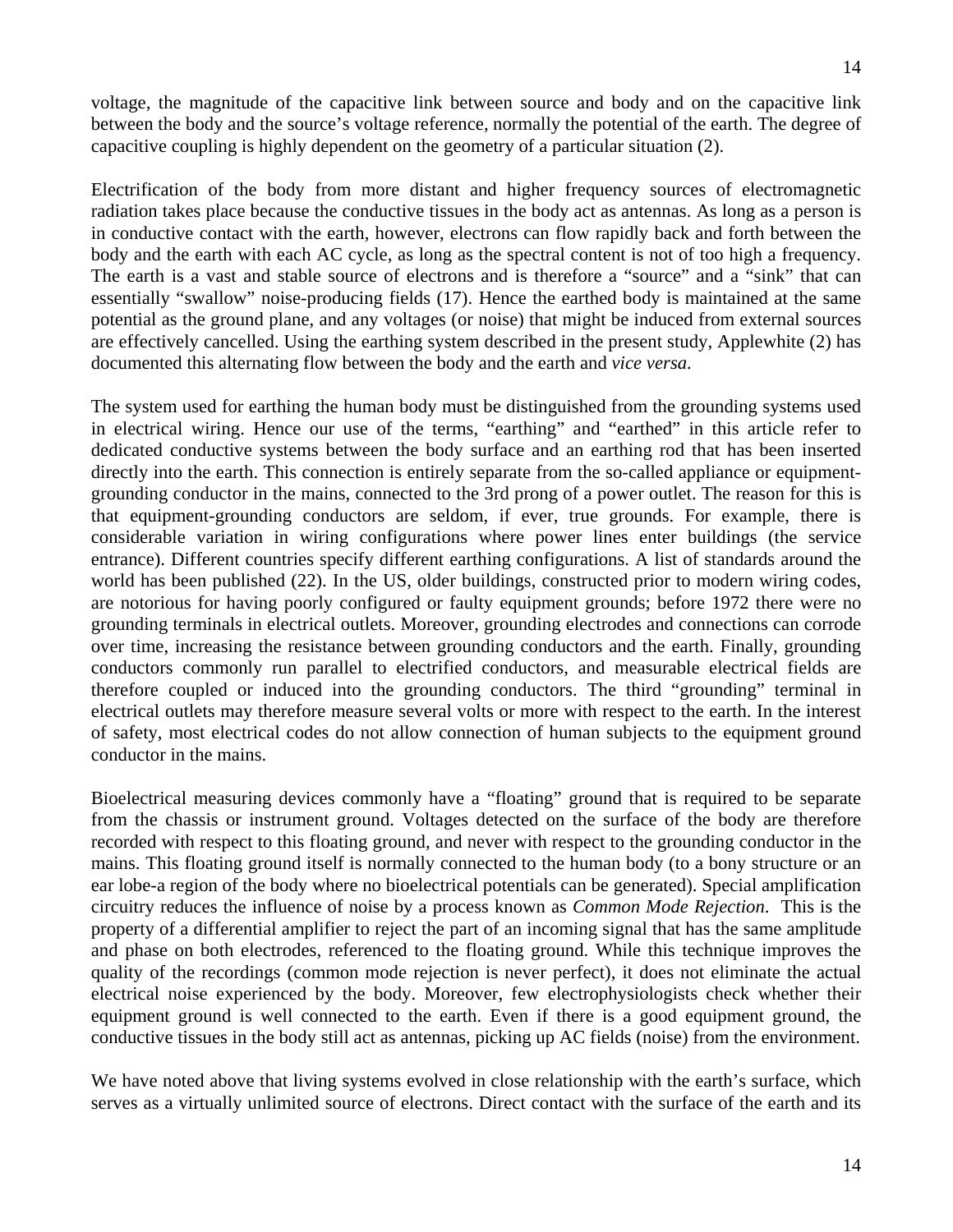abundant electrons is rare in modern life. The extent to which contact with a natural source of electrons is essential to normal physiological functioning and health is a new area for research.

Every physiological process in the human body has an electrical aspect, whether at the molecular, cellular, tissue or organ level (23). Our modern understandings of sensation, nerve conduction, muscle contraction, secretion, brain function and so on, have been derived in part from careful study of the bioelectrical and biomagnetic correlates of physiological processes. With few if any exceptions, these studies have been done on unearthed humans or animals. Hence the degree of earthing is a "hidden variable" in most electrophysiological studies. The extent to which the findings from electrophysiological research may have been influenced by the lack of earthing of the experimental subjects is unknown. Since living systems have been in contact with the earth for most of their evolutionary history, the question arises as to whether or not modern electrophysiologists have actually been studying "normal" organisms. Our modern concepts of physiology as derived from electrophysiological measurements may therefore require some reevaluation.

The possible effects of electromagnetic noise or interference on living systems is of interest to researchers who are exploring the controversial subject of whether the voltages induced into the body influence health (e.g. 7,10,19,21,27,31,33). This new topic of research has been given a name "bioelectromagnetism" and there is increased interest in the topic in light of the popular use of cell phones (18). Again, the degree of earthing is a hidden variable that could influence the conclusions in many studies of electromagnetic field bioeffects.

We have not directly studied the health effects of voltages induced into the unearthed body. However, this and the previous study (12) have indicated that induced voltages can be mitigated by means of a simple earthing technique. When this is done, there are improvements in various subjectively reported symptoms, including sleep dysfunction, pain and stress; and there is a shift in autonomic balance and an adjustment in muscle tension toward an optimal level. This is a different approach to the subject of health effects of environmental fields, since we are not looking for harmful conditions but are instead looking at improvements in health taking place when the environmental influences are mitigated.

# **SUMMARY AND CONCLUSIONS**

Highly significant EEG, EMG and BVP results demonstrate that restoring the natural electrical potential of the earth to the human body (earthing) rapidly affects human electrophysiological and physiological parameters. The extreme rapidity of these changes indicates a physical/bioelectrical mechanism rather than a biochemical change. While more research is needed, it appears that the changes are in the direction of normalization or balancing of the electrical parameters affecting physiological systems. Taken together, the changes in EEG, EMG, and BVP reported here suggest reductions in overall stress levels, tensions and autonomic balance in the organism upon earthing. The results therefore correlate with the effects reported in the previous study (Ghaly, & Teplitz 2004), which showed changes in cortisol profiles associated with decreases in subjectively reported symptoms, including sleep dysfunction, pain and stress. Earthing appears to reduce the noise coupled into the body from various sources. Hence the degree of earthing may have been a "hidden variable" in many electrophysiological studies.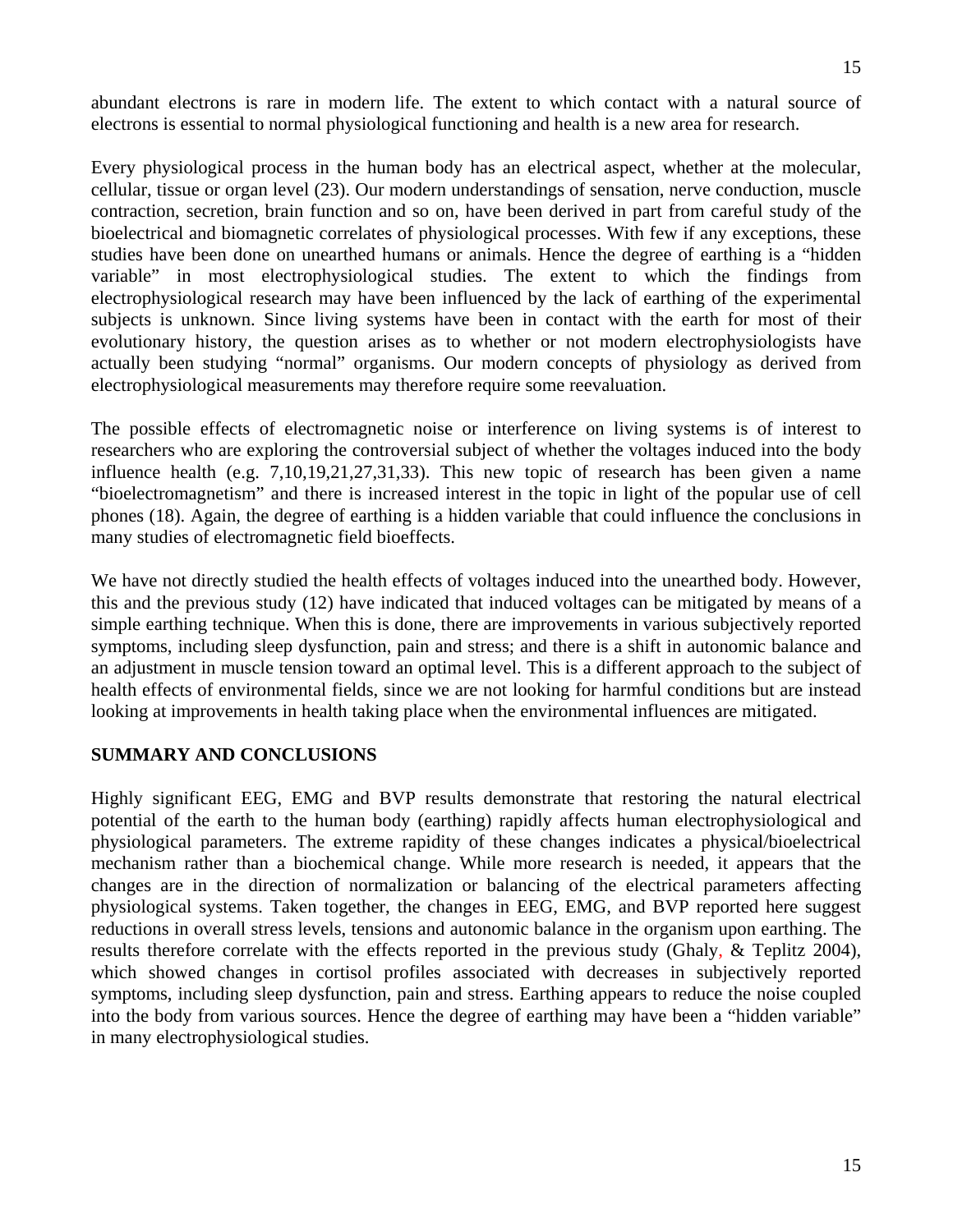## **ACKNOWLEGEMENTS**

The investigators would like to thank the following people whose efforts contributed to this project: Clint Ober, who funded this study; Dr. Clifford Weedman for the statistical analyses; Kay Wilson, for helping during the experiment, documentation of the results and preparation of the manuscript, Dale Teplitz and Jacelyn Eckman, for taking care of the subjects and the staff of the California Institute for Human Science, Encinitas, CA. We thank Earth Tether International Corporation for technical assistance and donation of the earthing systems used in the study. The present addresses of the first two authors are as follows: Gaetan Chevalier, Ph.D., 924 Encinitas Blvd. # 86, Encinitas, CA 92024, Phone & Fax: 760-632-5612, E-mail: dlbogc@sbcglobal.net; Dr. Kazuhito Mori, 2-65 Namiuchi-cho, Kita-ward, Nagoya-city, Aichi-prefecture, Japan 462-0041, E-mail: drmoriwoborder@hotmail.com.

### **REFERENCES**

1. Anisimov S V, 1999. On the generation and evolution of aeroelectric structures in the surface layer, j geophys, Res, Vol. 104, D12, 14359—14367.

2. Applewhite R, 2005. Effectiveness of a Conductive Patch and a Conductive Bed Pad in reducing induced human body voltage via the application of earth ground European Biology and Bioelectromagnetics 1(1). On the web at: http://www.ebab.eu.com/iss1%5Fhtml/rtcl3/ESS1ober.htm

3. Avnon, Y, Nitzan, M, Sprecher, E, Rogowski, Z, and Yarnitsky, D. 2004. Different patterns of parasympathetic activation in uni- and bilateral migraineurs. Brain. 127(Pt 9):2099-2108.

4. Basmajian J V and DeLuca C J (1985). Muscles alive: Their functions revealed by electromyography  $(5<sup>th</sup> Edition)$ . Baltimore: Williams and Wilkins.

5. Bio-Medical Instruments, Inc.**,** http://www.biomedical.com/product\_info.cfm?inventory\_imodel=SA9308M, July 6, 2004.

6. Callahan PS, Kornberg H. 1993. Photonic ionic cloth radio amplifier. United States Patent 5,247,933 issued September 28, 1993.

7. Carpenter DO Ayrapetyan S Ayrapetyan SN 1994. Biological effects of electric and magnetic fields: Sources and Mechanisms. Academic Press, New York.

8. Clenney SL and Johnson SM. Back to Basics: A Handbook of EEG Technology. Pleasantville, NY, Teca Vickers Medical and Beckman Instruments, Inc., 1983.

9. Feynman R P, Leighton R B, Sands M 1963. The Feynman Lectures on Physics. Addison Wesley, Reading, MA.

10. Frey AH 1995. On the Nature of Electromagnetic Fields With Biological Systems. 2nd edition. RG Landes Co.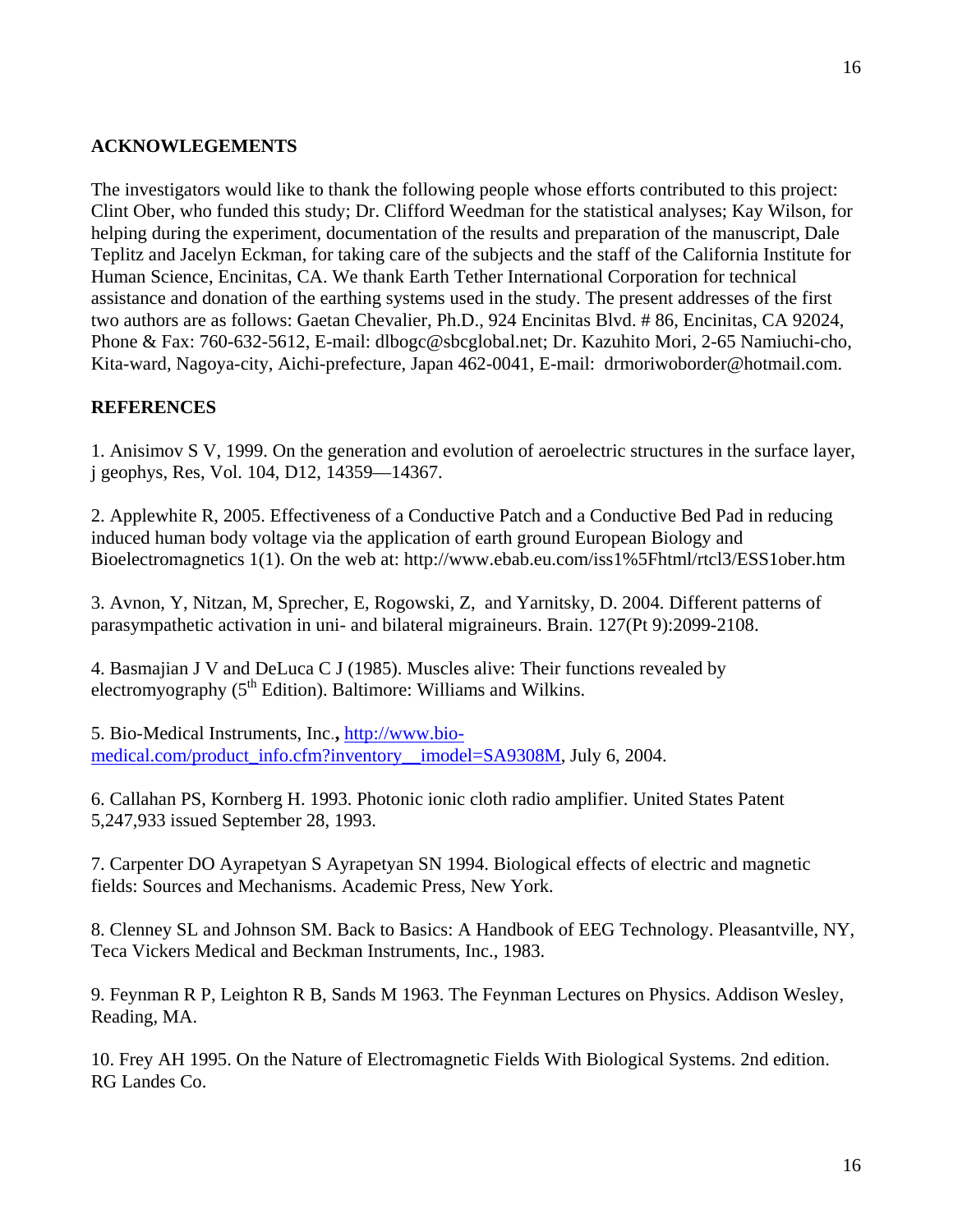11. Geophysics Study Committee 1986. The Earth's electrical environment**.** Washington, D.C.: National Academy Press.

12. Ghaly M, Teplitz D. The biological effects of grounding the human body during sleep, as measured by cortisol levels and subjective reporting of sleep, pain and stress. J Altern Complement Med 2004 10(5):767-776.

13. Green E and Green A. Beyond Biofeedback. Ft. Wayne, Indiana, Knoll Publishing Co., Inc., 1989.

14. Grimnes S and Martinsen OG. Bioimpedance & Bioelectricity: Basics. San Diego, Academic Press, 2000.

15. Halliday D, Resnick R. and Walker J. Fundamentals of Physics, Fourth Edition. New York, John Wiley & Sons, Inc., 1993: 638.

16. Hilz MJ, Dutsch M, Perrine K, Nelson PK, Rauhut U, Devinsky O. Hilz, 2001. Hemispheric influence on autonomic modulation and baroreflex sensitivity. Ann Neurol. 2001 May;49(5):575-84.

17. Horwitz P, Hill W, 1989. The Art of Electronics. Second edition. Cambridge University Press, Cambridge, p. 456.

18. IEEE Committee on Man and Radiation; *Human Exposure to Radio Frequency and Microwave Radiation from Portable and Mobile Telephones and other Wireless Communication Devices*; COMAR Technical Information Statement; September 2000.

19. Institution of Electrical Engineers, 1992. The possible biological effects of low-frequency electromagnetic fields. Iee Pub Report, No. 10. Institution of Electrical Engineers.

20. Kimura J. Electrodiagnosis in diseases of nerve and muscle: principles and practice. Philadelphia: F.A. Davis, 1990.

21. Klauenberg BJ Miklavcic D 1995. Radio frequency radiation dosimetry and its relationship to the biological effects of electromagnetic fields. Kluwer Academic.

22. Lacroix B Calvas R 1995. Earthing systems worldwide and evolutions. Cahier Technique Merlin Gerin nº E/CT 173, page 10.

23. Loewenstein WR 1999. The Touchstone of Life: Molecular Information, Cell Communication, and the Foundations of Life. Oxford, Oxford University Press, 1999.

24. Nigg BM Herzog W (Eds) 1999. Biomechanics of the Musculo-Skeletal System, 2nd Edition. John Wiley & Sons, New York.

25. Northover, BJ, 1992. Electrical properties of mammalian tissues: An Introduction. Chapman & Hall Boca Raton, FL.